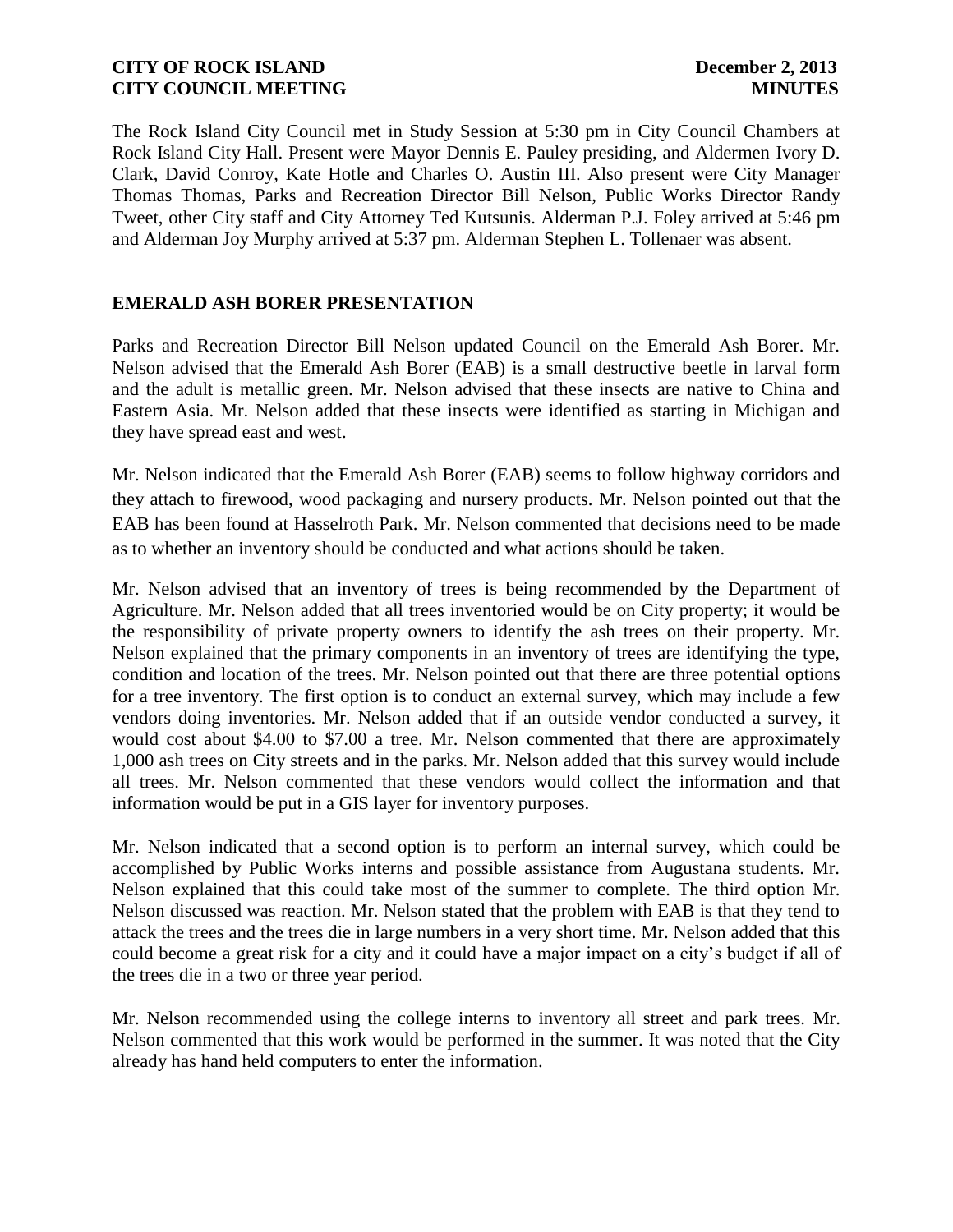Mr. Nelson explained that if no action is taken, the trees could die within four or five years of infestation. Mr. Nelson added that all infested trees tend to die at the same time.

Mr. Nelson indicated that the options for tree removal or treatment are based on 1,000 trees. Mr. Nelson explained that the two primary options for treatment of the trees is an injection system that last two or three years or a ground application that lasts one year. Mr. Nelson stated that it costs \$7.00 to \$12.00 an inch diameter or an average of \$70.00 a tree every two years. Mr. Nelson added that injection could be done by a tree service or equipment can be purchased. It was noted that the treatment is done during the growing season, which is April through July. Mr. Nelson pointed out that the upfront costs would be for the purchase of equipment and chemicals. However, \$350,000.00 is the cost for employees and the treatment to maintain this over a 10 year period.

Mr. Nelson discussed the cost for broadcast. It was noted that this method is only 60% to 70% effective and it is normally homeowner applied. Mr. Nelson stated that it is not effective with trees already infected. Mr. Nelson added that the cost could be approximately \$700,000.00 over 10 years.

Mr. Nelson discussed removal costs for 1,000 ash trees. Mr. Nelson indicated that the cost for all 1,000 trees to be removed would be \$600,000.00 over a four to five year period. Mr. Nelson added that the City currently spends about \$100,000.00 a year on tree removal so a lot of this can be absorbed, but the budget would have to be stepped up a bit to cover all removals. Mr. Nelson further discussed this item.

Mr. Nelson explained that ash trees on personal property are the responsibility of the owner. It was noted that a homeowner could hire a tree service to inject the tree or homeowners can broadcast the treatment. Mr. Nelson offered that information needs to be made available on the web and it should really be pushed for people to contact the Department of Agriculture. Mr. Nelson further discussed this item. Mr. Nelson indicated that Davenport has already identified the ash trees and are removing them. It was noted that Scott County Forest Preserve is purchasing equipment to remove the trees and Moline and East Moline are reviewing options for treatment or removal of the trees.

Mr. Nelson recommended to complete the survey of trees so that costs can be more closely identified; identify poor trees and suggest that they be removed; consider the purchase of equipment to treat the trees or look at the cost of a vendor treating those trees and decide which is more cost effective; and treat desirable trees, which decreases the cost of removal and replanting.

Council discussed educating the public as it related to the Emerald Ash Borer. Council discussed public and private property as it related to the infestation of ash trees. Council also discussed Mr. Nelson's recommendations. It was determined that there was a consensus among Council to conduct a survey of the trees.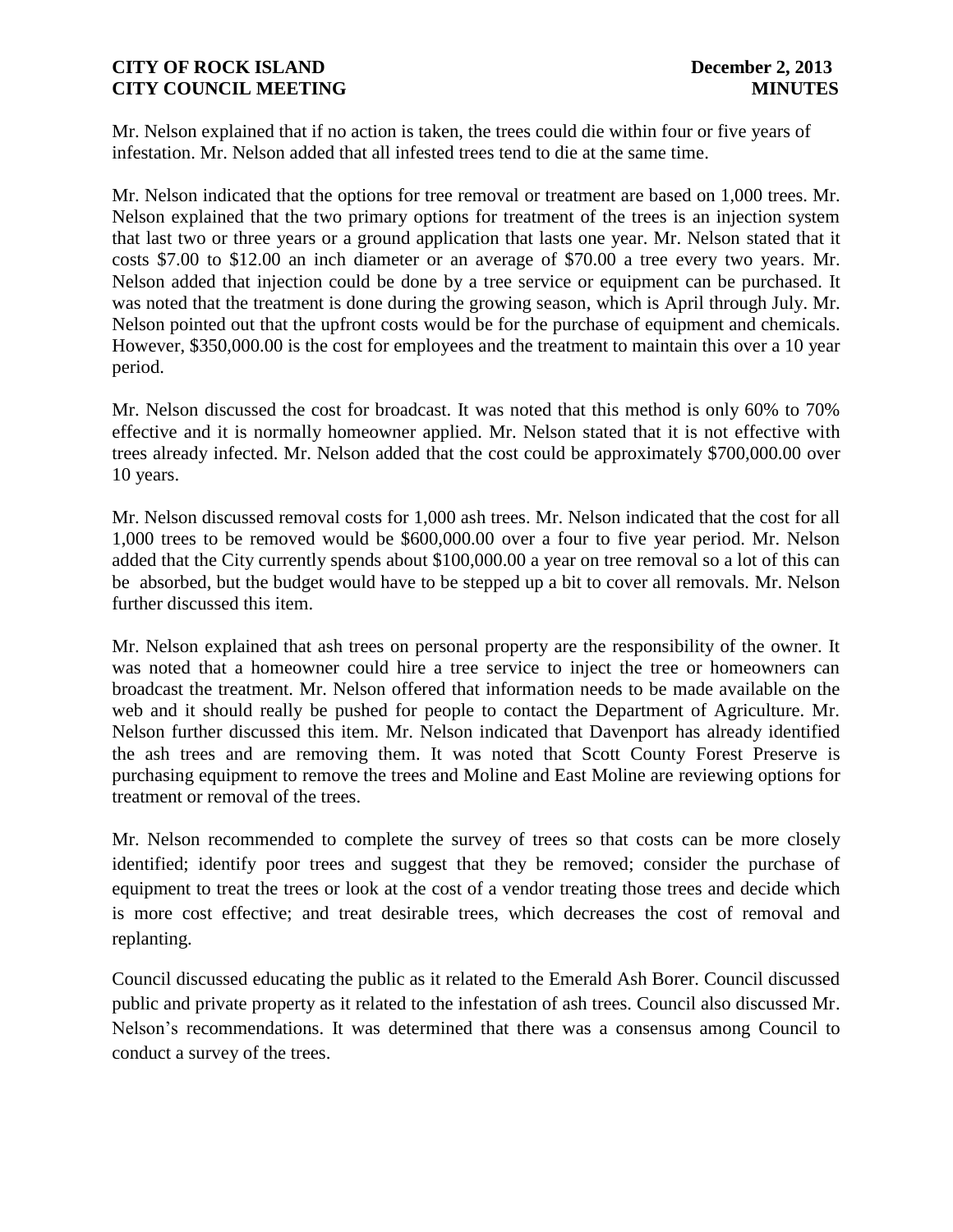Mr. Nelson offered that a survey would be conducted to find out what the City has in terms of inventory and based on that, it would either be recommended to purchase equipment or hire a tree service to inject the trees. Mr. Nelson and Council further discussed this item.

## **ALLEY COST ANALYSIS**

Public Works Director Randy Tweet advised that the City has seven sealcoat alleys and about four alleys are due for treatment. Mr. Tweet added that it costs approximately \$7,500.00 to sealcoat an alley. It was noted that the cost may vary depending on the work involved. Mr. Tweet stated that there are 16 asphalt alleys in the City. Mr. Tweet commented that they use the mill and fill program for streets and intersections and if decided, asphalt alleys could be included in that program. Mr. Tweet noted that it costs \$24.00 a square yard. It was noted that seven of those alleys are in need of repair. Mr. Tweet added that if all of the asphalt alleys are included in the program, it would cost approximately \$28,000.00 to \$30,000.00.

Mr. Tweet advised that there are 182 gravel alleys and it costs \$45,000.00 to \$50,000.00 per year to grade those alleys. Mr. Tweet stated that it would cost approximately \$7,500.00 to sealcoat a gravel alley and there could be additional costs involved to address drainage issues. It was noted that to sealcoat all of the gravel alleys would cost over \$1 million dollars. Mr. Tweet commented that currently, concrete alleys are pothole patched as requested and there are approximately 376 concrete alleys in the City. Mr. Tweet added that Public Works does not actually do concrete repair where the concrete is cut out and replaced; if that was done, it would cost about \$100.00 per square yard. Mr. Tweet pointed out that it would cost approximately \$135,000.00 to repair the 46 concrete alleys that have minor issues and \$450,000.00 to repair the 36 concrete alleys with moderate issues. Mr. Tweet and Council further discussed the cost as it related to the repair of concrete alleys and the safety component.

Mr. Tweet discussed snow removal costs as it related to alleys. Mr. Tweet commented that alleys are only plowed for Public Works refuse vehicles. Mr. Tweet noted that there are three alleys that the City plows due to it being the only access that a person has to their house. Mr. Tweet stated that if the City decided to salt all of the alleys, it would cost less than \$2,000.00 worth of salt. Mr. Tweet and Council further discussed snow removal in alleys as it related to cost.

Mr. Tweet discussed several recommendations for alleys. Mr. Tweet advised that the first recommendation would be to identify five to seven gravel alleys for a pilot sealcoat program. Mr. Tweet commented that there are funds available this fiscal year from MFT funds. Mr. Tweet recommended including the current sealcoat alleys in the sealcoat program. Mr. Tweet noted that no additional costs would be involved. Mr. Tweet stated that those alleys would be ranked with the streets. In addition, Mr. Tweet recommended including asphalt and concrete alleys in the asphalt patching and concrete patching programs as part of the regular maintenance program. Mr. Tweet also recommended responding to icing complaints in alleys. Mr. Tweet's last recommendation was to develop a pilot program to contract alley snow removal after major storms.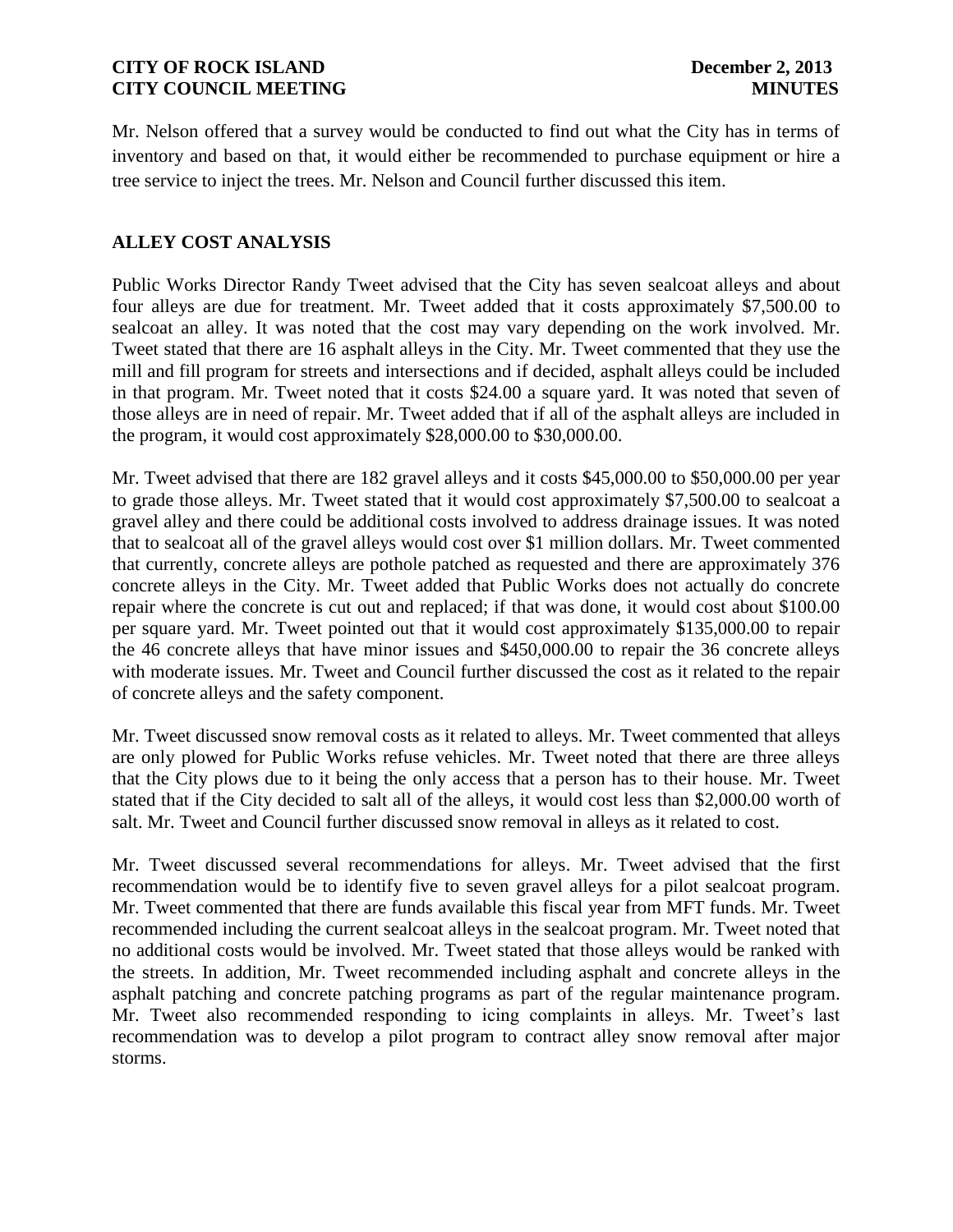Council discussed Mr. Tweet's recommendations. After much discussion on each recommendation, Council came to a consensus and agreed with Mr. Tweet's recommendations with the exception of the snow removal program for alleys. It was determined that snow removal would be at the discretion of the City Manager on an as needed basis.

## **ADJOURNMENT**

A motion made by Alderman Murphy and seconded by Alderman Clark to adjourn the meeting carried by the following Aye and No vote. Those voting Aye being; Alderman Clark, Alderman Conroy, Alderman Foley, Alderman Hotle, Alderman Murphy and Alderman Austin; those voting No, none. The meeting was adjourned at 6:27 pm.

> \_\_\_\_\_\_\_\_\_\_\_\_\_\_\_\_\_\_\_\_\_\_\_\_\_\_\_\_\_\_ Aleisha L. Patchin, City Clerk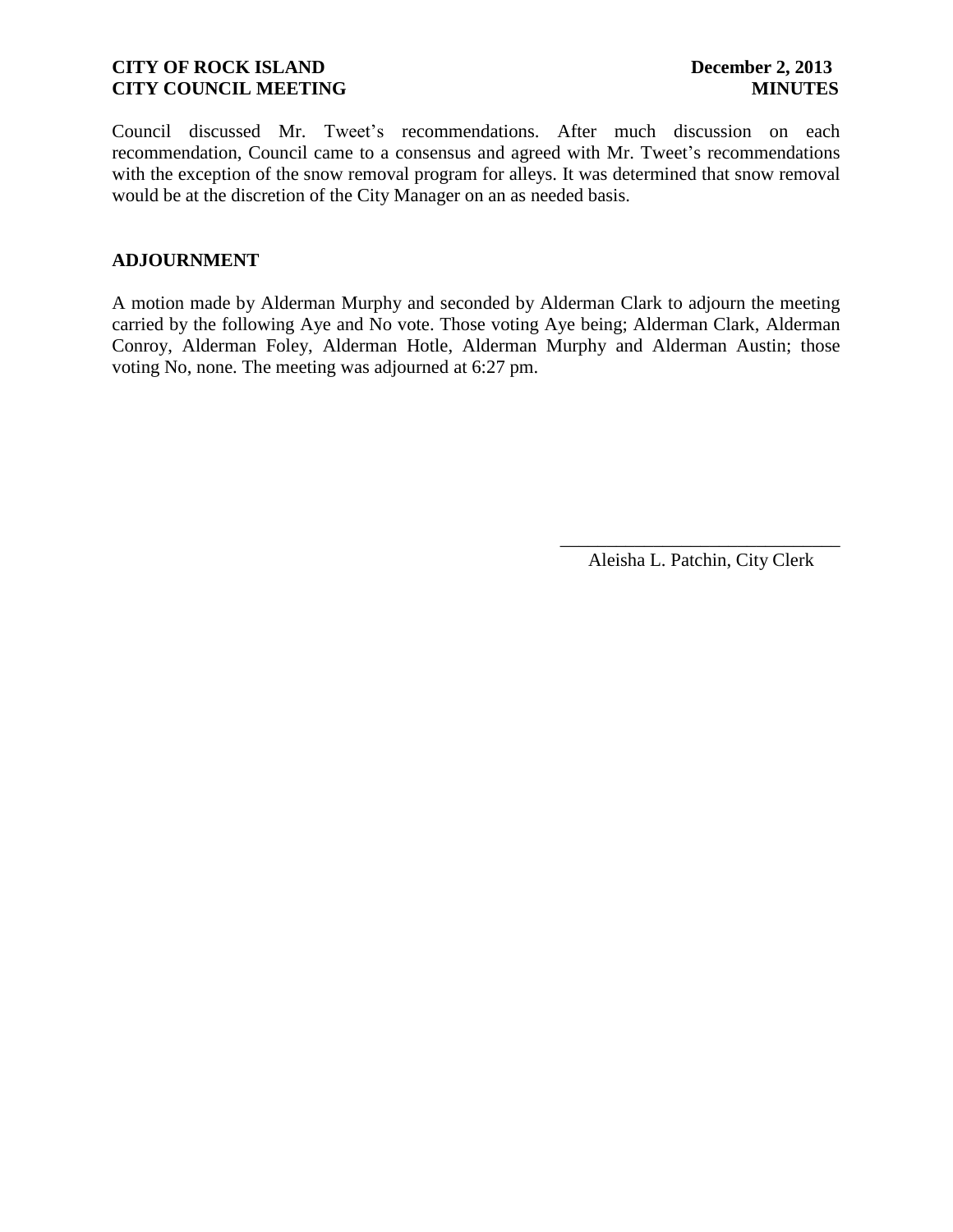Rock Island City Council met in regular session at 6:45 pm in Council Chambers of Rock Island City Hall. Present were Mayor Dennis E. Pauley presiding, and Aldermen Ivory D. Clark, David Conroy, P.J. Foley, Stephen L. Tollenaer, Kate Hotle, Joy Murphy and Charles O. Austin III. Also present were City Manager Thomas Thomas and City Attorney Ted Kutsunis.

### Introductory Proceedings

Mayor Pauley called the meeting to order and led in the Pledge of Allegiance. Alderman Foley gave the Invocation.

### Agenda Item #5 **Minutes of the meeting of November 18, 2013.**

A motion was made by Alderman Foley and seconded by Alderman Hotle to approve the minutes of the meeting of November 18, 2013 as printed. The motion carried by the following Aye and No vote; those voting Aye being; Alderman Clark, Alderman Conroy, Alderman Foley, Alderman Tollenaer, Alderman Hotle, Alderman Murphy and Alderman Austin; those voting No, none.

## Agenda Item #6 **Update Rock Island by Mayor Pauley.**

Mayor Pauley stated that the Rock Island Public Library has been selected as one of six locations in Illinois to host a 2014 Smithsonian traveling exhibit, *Hometown Teams*, and is seeking community volunteers to assist with the effort. The Mayor added that *Hometown Teams* is a brand new exhibit from the Smithsonian that reveals how sports shape our culture, exploring the enduring connection between towns and the teams that play there. As part of hosting the exhibit, the library will tell the stories of hometown teams from Rock Island and surrounding Illinois communities, both through local exhibits and free public programs. From the building of Douglas Park, which hosted Rock Island Islanders semi-pro baseball, the Rock Island Independents professional football team and numerous world fast-pitch tournaments, to the beginnings of the NBA at Moline's Wharton Field House, and the glories of high school sports in Rock Island and Moline, sports is part of the fabric of the Quad Cities area. Mayor Pauley advised that the Rock Island Library will host a public brainstorming meeting on the Hometown Teams project from 5:00 pm to 7:00 pm on Tuesday, December  $3<sup>rd</sup>$  in the second floor Community Room of the Rock Island Main Library,  $401 \, 19$ <sup>th</sup> Street. The meeting is open to anyone with an interest in planning and implementing the project. For more information, or to get involved on a committee, please visit [www.rockislandlibrary.org](http://www.rockislandlibrary.org/) or call Project Coordinator Lisa Lockheart at [\(309\) 732-7303.](tel:309-732-7303) Mayor Pauley stated that the *Hometown Teams* exhibit will take place from September 13 to October 26, 2014 in Rock Island, IL at the Rock Island Main Library,  $401 \, 19^{th}$  Street. The exhibit will be free and open to all audiences.

Mayor Pauley advised that the College Hill District Holiday Walk will be Thursday, December 5, 2013 from 4:00 pm to 8:00 pm. There will be a visit from Santa, carolers, tree lighting, shopping, hot chocolate and more.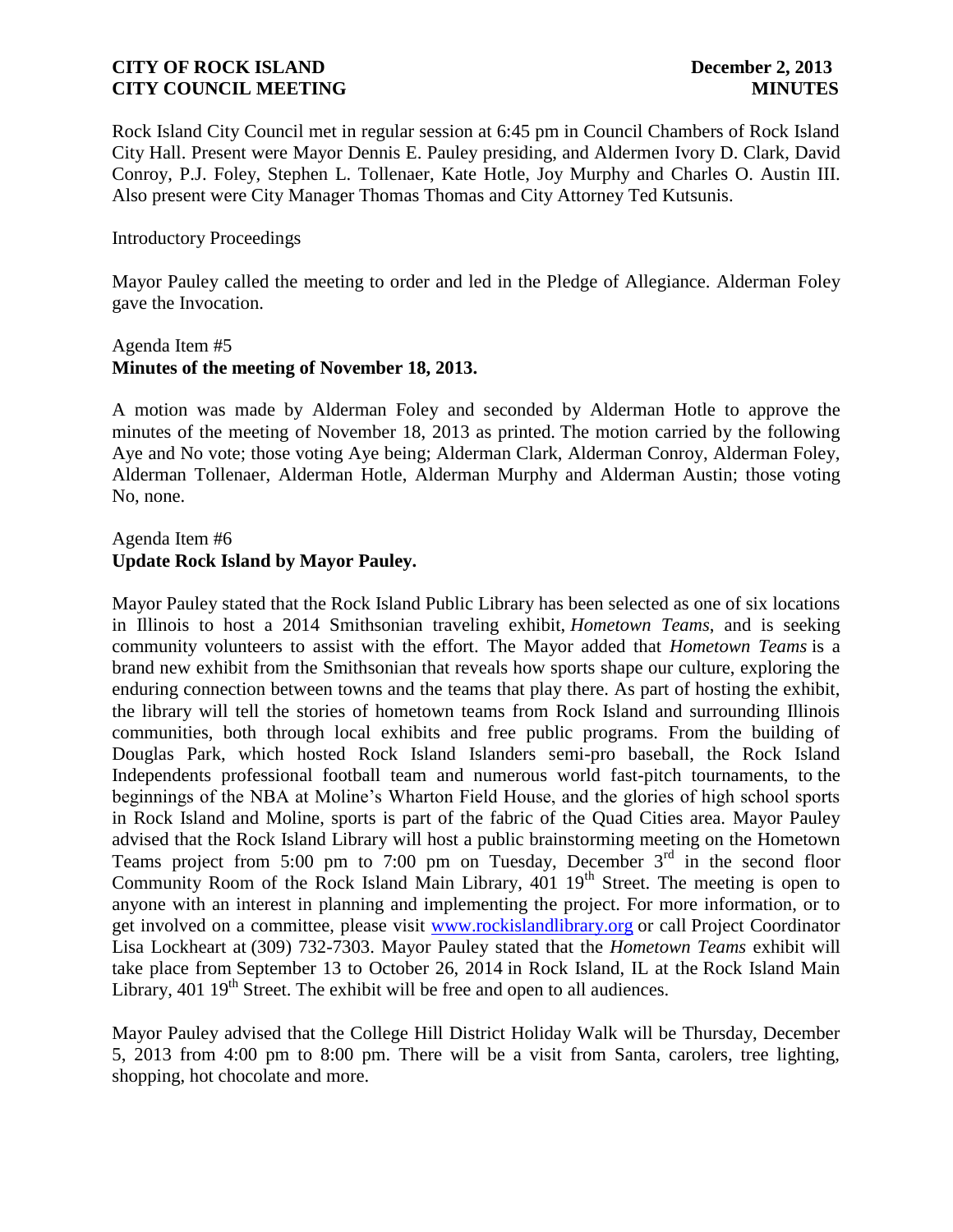Mayor Pauley stated that Gallery Hop is the foremost winter-time event of the Rock Island Arts & Entertainment District. Local and regional artists will have their artwork on display in galleries, restaurants and hot spots throughout downtown Rock Island on Friday, December 6, 2013 from 6:00 pm to 10:00 pm. For more information, please visit [www.ridistrict.com.](http://www.ridistrict.com/)

Mayor Pauley commented that the Rock Island Beautification Commission is sponsoring the 28<sup>th</sup> Annual Holiday Lighting Contest. To nominate a residential or commercial light display, send the name and address of the display via email to james.jessica@rigov.org or call (309) 732-2909 by 5:00 pm on Thursday, December 10<sup>th</sup>. Mayor Pauley stated that judging will take place on the evening of December  $16<sup>th</sup>$ , when all displays should be illuminated by 5:30 pm. Winners of the 2011 & 2012 Holiday Lighting Contest are not eligible.

Mayor Pauley stated that the Martin Luther King Jr. Community Center's 37<sup>th</sup> Annual Children's Christmas Party will be on Wednesday, December 18, 2013. The Mayor added that the program provides wrapped gifts, books and treats for Rock Island/Milan children, ages 3 to12 years, whose families are in need of assistance during the holiday season. Interested parents need to register at the King Center by Thursday, December 12<sup>th</sup>. It was noted that registration is required. Volunteers interested in helping with gift wrapping for the King Center Children's Christmas Party can help on Saturday, December  $14<sup>th</sup>$  from 9:00 am until the task is completed. For more information, please call (309) 732-2999.

Mayor Pauley advised that a call for nominations for the 2013 Mark W. Schwiebert Sustainability Leadership Award is now open. Nominations should focus on a business, organization, or individual that has demonstrated outstanding leadership in the area of sustainable initiatives. Mayor Pauley stated that the Mark W. Schwiebert Sustainability Leadership Award was established in April 2009 by the Advanced Technology and Sustainability Consortium (ATSC). It was created to honor former Mayor Mark Schwiebert for his 20 years of service to Rock Island and for his work in the area of sustainable initiatives. The first recipient of this award was Mark Schwiebert. Other past recipients were Augustana College, White Hydropower Co. and Rock Island Economic Growth (GROWTH). Mayor Pauley commented that the 2013 award will be presented at a January meeting of the City Council. A nomination form is available by calling 732-2923 or online at [www.rigov.org](http://www.rigov.org/) under city clicks. It was noted that nominations can be mailed to City of Rock Island, CED Department, 1528 Third Avenue, Rock Island, IL, 61201, faxed to 309-732-2930, or sent via e-mail to: chappell.mary@rigov.org. The deadline for nominations is December 4, 2013.

#### Agenda Item #7

## **An Ordinance authorizing the issuance of General Obligation Bonds, Series 2013A for financing the new police station project and street improvements**.

It was moved by Alderman Foley and seconded by Alderman Murphy to pass the ordinance.

Discussion followed. Alderman Austin inquired upon Finance Director Cynthia Parchert to discuss this item.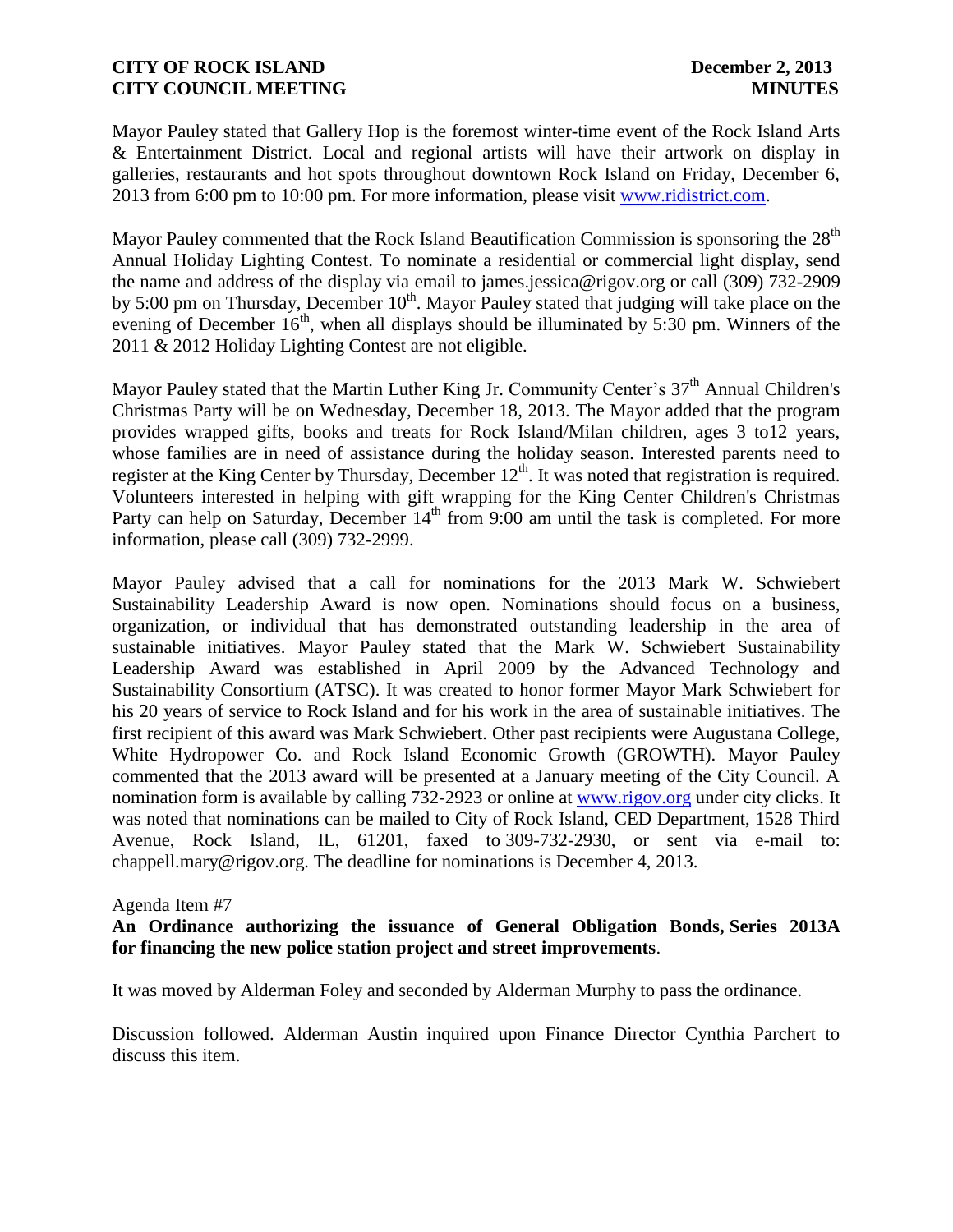Ms. Parchert advised that there were two issuances; one for \$1 million dollars and one for \$10 million dollars. Ms. Parchert stated that Moody's Investors Service gave the City a rating of Aa2 again, which is consistent with what the City had in prior years. Ms. Parchert indicated that Moody's liked the fact that the City does not use Gaming for operations and that the City waits a year until it is actually used and the amount is known. Ms. Parchert stated that Moody's also liked the City's General Fund balance policy and the fact that the City has a nice fund balance.

After discussion, the motion carried by the following Aye and No vote; those voting Aye being; Alderman Clark, Alderman Conroy, Alderman Foley, Alderman Tollenaer, Alderman Hotle, Alderman Murphy and Alderman Austin; those voting No, none.

#### Agenda Item #8

## **An Ordinance authorizing the issuance of Taxable General Obligation Bonds, Series 2013B for financing property for future development at the intersection of IL 92 and I-280.**

Alderman Hotle moved and Alderman Tollenaer seconded to pass the ordinance.

Alderman Foley advised that he would be abstaining from this vote as he has in previous votes.

The motion then carried by the following Aye and No vote; those voting Aye being; Alderman Clark, Alderman Conroy, Alderman Tollenaer, Alderman Hotle, Alderman Murphy and Alderman Austin; those voting No, none. Alderman Foley abstained.

Discussion followed. Finance Director Cynthia Parchert introduced Dan Forbes, Vice President of Speer Financial, Inc.

Ms. Parchert advised that there were two issuances; one was a direct placement of \$1 million dollars, Taxable General Obligation Bonds, Series 2013B that was directly placed with Edward Jones, which is a local Rock Island business. Ms. Parchert added that the other issuance of \$10 million dollars, General Obligation Bonds Series 2013A was competitively bid.

Mr. Forbes referred to the Speer Financial recommendation letter that was distributed to Council and stated that the bids received today were very competitive. Mr. Forbes advised that there were four bidders that bid 21 times on the Series 2013A tax exempt \$10 million dollar issue. Mr. Forbes stated that the winning bid used the open auction system; they bid nine times to win this deal. Mr. Forbes pointed out that the City was able to save about \$91,000.00 by this open auction format. Mr. Forbes commented that Moody's has downgraded a lot of credits and they affirmed the Aa2 rating for the City; that is something that the City should be commended for. Mr. Forbes further discussed the bond sale.

Ms. Parchert advised that the City received an interest rate of 3.3171% on the \$1 million dollar Taxable General Obligation Bonds, Series 2013B. Ms. Parchert added that the City received an interest rate of 3.7823% on the \$10 million dollar General Obligation Bonds, Series 2013A.

Council, Ms. Parchert and Mr. Forbes further discussed the bond sale.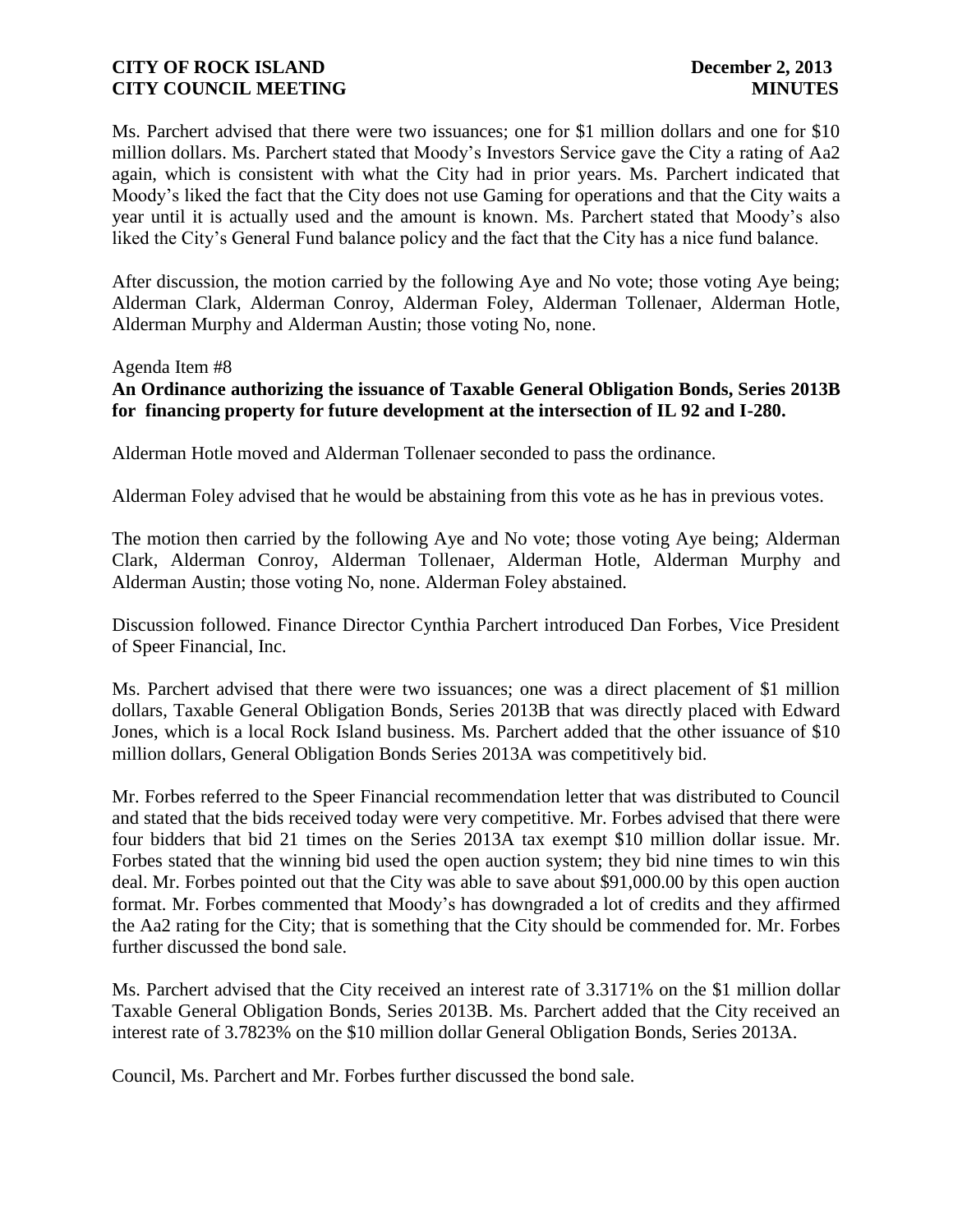Agenda Item #9 **CLAIMS**

It was moved by Alderman Austin and seconded by Alderman Murphy to accept the following reports and authorize payments as recommended. The motion carried by the following Aye and No vote; those voting Aye being; Alderman Clark, Alderman Conroy, Alderman Foley, Alderman Tollenaer, Alderman Hotle, Alderman Murphy and Alderman Austin; those voting No, none.

a. Report from the Human Resources Department regarding payment in the amount of \$5,751.27 to Kutsunis and Weng P.C. for legal services rendered for the month of November.

b. Report from the Information Technology Department regarding payment in the amount of \$18,350.00 to ESRI, Inc. for the annual GIS software maintenance.

# Agenda Item #10 **Claims for the week of November 15 through November 21 in the amount of \$4,391,430.49.**

Alderman Clark moved and Alderman Tollenaer seconded to allow the claims. The motion carried by the following Aye and No vote; those voting Aye being; Alderman Clark, Alderman Conroy, Alderman Foley, Alderman Tollenaer, Alderman Hotle, Alderman Murphy and Alderman Austin; those voting No, none.

## Agenda Item #11 **Payroll for the weeks of November 11 through November 24 in the amount of \$1,351,903.74.**

It was moved by Alderman Conroy and seconded by Alderman Foley to allow the payroll. The motion carried by the following Aye and No vote; those voting Aye being; Alderman Clark, Alderman Conroy, Alderman Foley, Alderman Tollenaer, Alderman Hotle, Alderman Murphy and Alderman Austin; those voting No, none.

### Agenda Item #12

**Report from the Fire Department regarding bids for the installation of diesel generators at Fire Stations 2, 3 and 4, recommending the bid be awarded to Rock River Electric in the amount of \$75,994.00.**

Alderman Foley moved and Alderman Hotle seconded to award the bid as recommended and authorize the City Manager to execute the contract documents.

Discussion followed. Alderman Conroy inquired as to whether this was surplus, or are they old generators being replaced by new ones.

Mayor Pauley stated that these are new generators and they are not being replaced.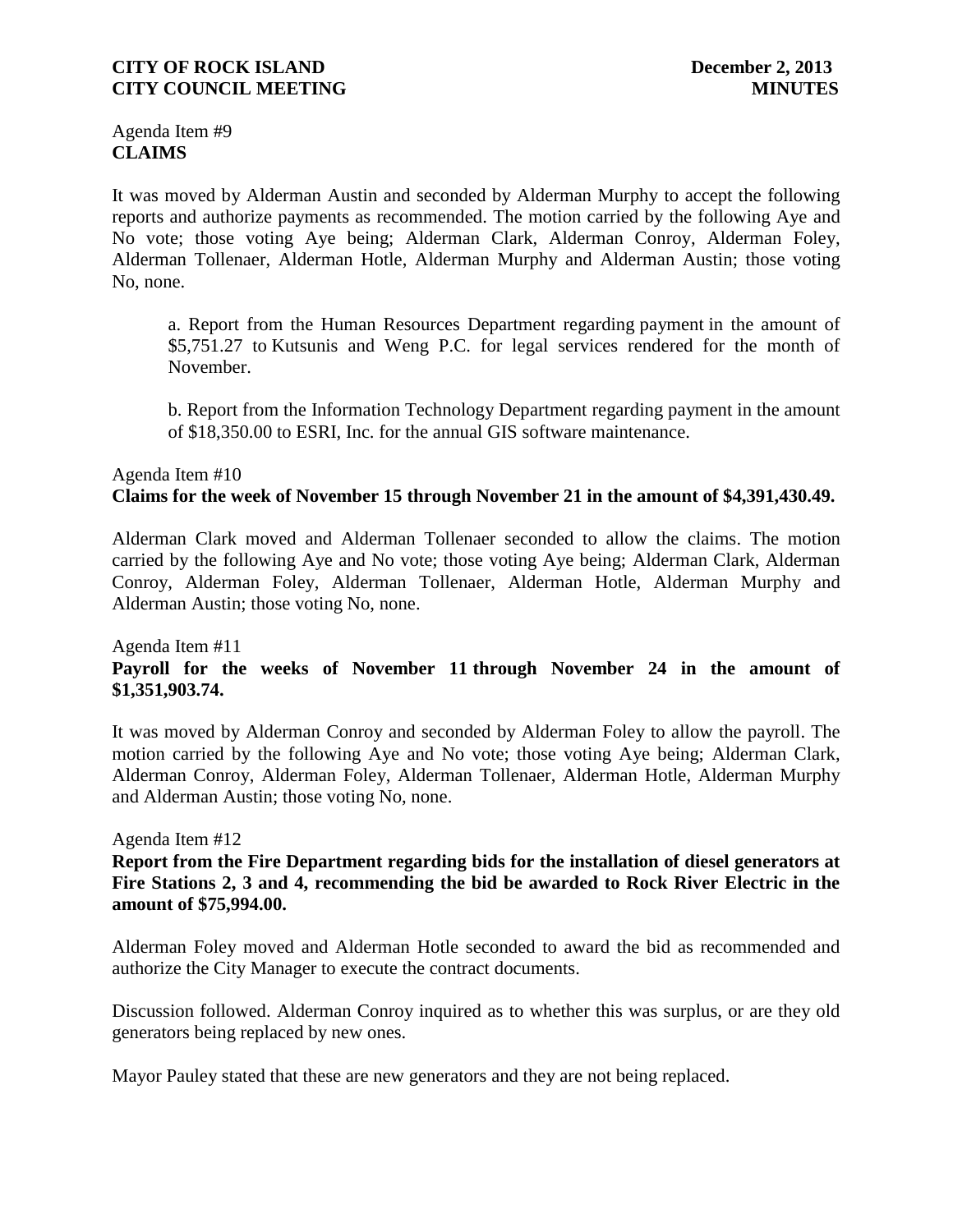Fire Chief James Fobert advised that this will complete the stations that didn't have the generators before.

Alderman Tollenaer inquired as to why diesel generators are being used instead of natural gas.

Chief Fobert stated that it is partly due to cost. Chief Fobert further discussed this item.

After discussion, the motion carried by the following Aye and No vote; those voting Aye being; Alderman Clark, Alderman Conroy, Alderman Foley, Alderman Tollenaer, Alderman Hotle, Alderman Murphy and Alderman Austin; those voting No, none.

#### Agenda Item #13

**Report from the Community and Economic Development Department regarding bids for the exterior restoration of the Centennial Bridge Commission Office Building, recommending the bid be awarded to Evans-Mason, Inc. in the amount of \$16,335.00.** 

It was moved by Alderman Clark and seconded by Alderman Tollenaer to award the bid as recommended and authorize the City Manager to execute the contract documents. The motion carried by the following Aye and No vote; those voting Aye being; Alderman Clark, Alderman Conroy, Alderman Foley, Alderman Tollenaer, Alderman Hotle, Alderman Murphy and Alderman Austin; those voting No, none.

Agenda Item #14

### **Report from the Finance Department regarding an intergovernmental agreement between the Illinois Office of the Comptroller and the City of Rock Island regarding access to the Comptroller's Local Debt Recovery Program.**

It was moved by Alderman Murphy and seconded by Alderman Hotle to approve the agreement as recommended and authorize the City Manager to execute the contract documents.

Discussion followed. Alderman Austin inquired upon Finance Director Cynthia Parchert to explain this item.

Ms. Parchert advised that Council approved this agreement about a year ago. Ms. Parchert added that the State of Illinois has put in some new software and it has somewhat changed how they are doing business in this particular area. Ms. Parchert stated that the State of Illinois has asked participating cities to reaffirm these agreements. Ms. Parchert further discussed the process for municipalities using the debt recovery program for the collection of debt owed to them.

After discussion, the motion carried by the following Aye and No vote; those voting Aye being; Alderman Clark, Alderman Conroy, Alderman Foley, Alderman Tollenaer, Alderman Hotle, Alderman Murphy and Alderman Austin; those voting No, none.

#### Agenda Item #15

**Report from the Finance Department regarding an adjustment to the Fiscal Year 2014 Budget, recommending budget transfers decreasing one gaming fund supported project in**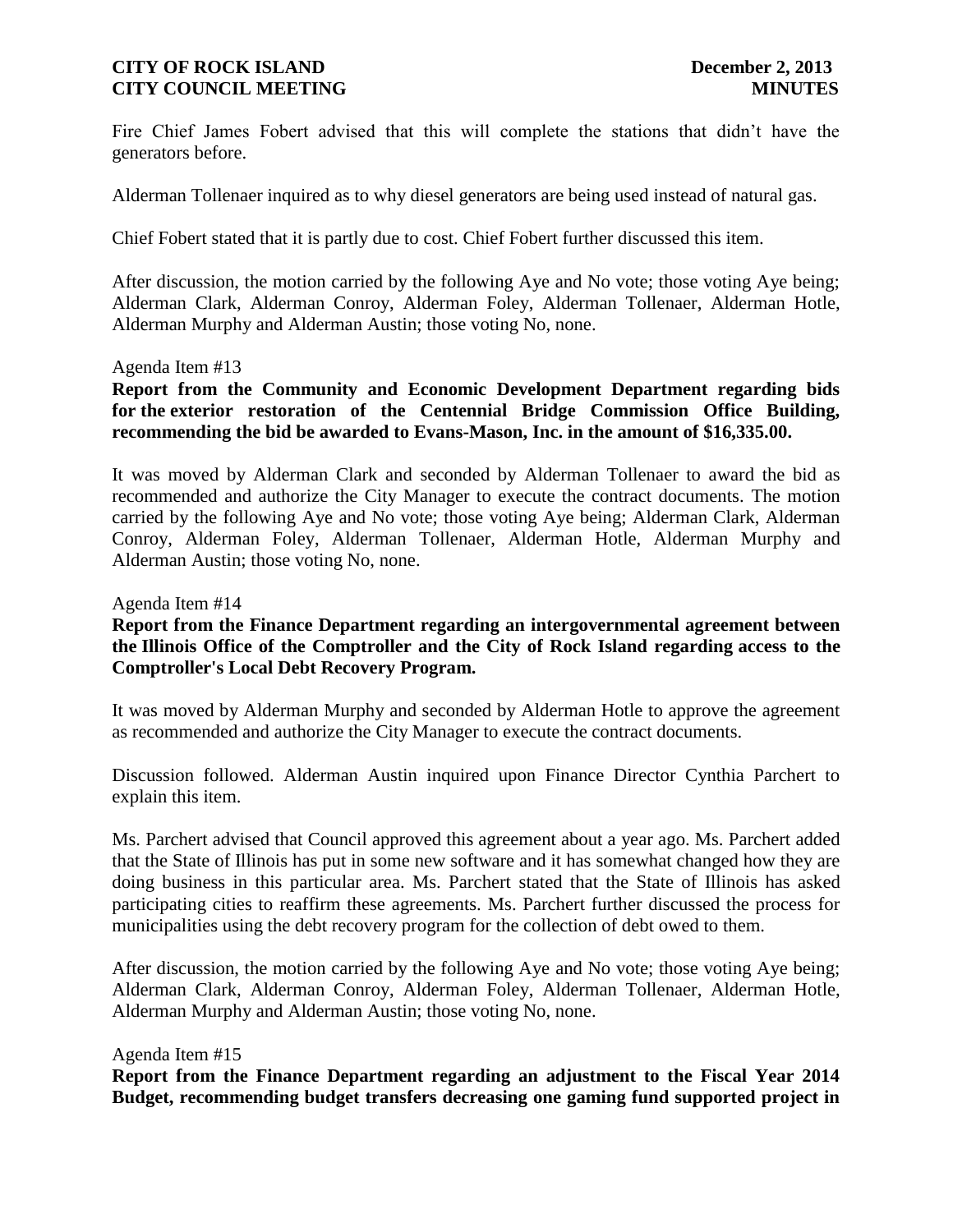### **the Capital Improvements Fund in the amount of \$169,550.00, and increasing two gaming fund supported projects in the Capital Improvements Fund in the amount of \$169,550.00**.

Alderman Foley moved and Alderman Austin seconded to approve the budget adjustment as recommended. The motion carried by the following Aye and No vote; those voting Aye being; Alderman Clark, Alderman Conroy, Alderman Foley, Alderman Tollenaer, Alderman Hotle, Alderman Murphy and Alderman Austin; those voting No, none.

#### Agenda Item #16

### **Report from the Human Resources Department regarding a modification to the residency ordinance for non-affiliated employees.**

It was moved by Alderman Austin to approve the modifications as recommended and refer to the City Attorney for an ordinance.

Mayor Pauley inquired as to whether there was a second to the motion. No second came forward. Mayor Pauley inquired again as to whether there was a second. With no second coming forward, Agenda Item #16 died for a lack of a second.

### Agenda Item #17

## **Report from General Administration regarding the cancellation of the City Council meeting on Monday, December 23, 2013.**

Alderman Tollenaer moved and Alderman Hotle seconded to approve the cancellation as recommended and authorize staff to take the necessary actions to notify the public and the media of the cancellation. The motion carried by the following Aye and No vote; those voting Aye being; Alderman Clark, Alderman Conroy, Alderman Foley, Alderman Tollenaer, Alderman Hotle, Alderman Murphy and Alderman Austin; those voting No, none.

Agenda Item #18

## **Report from the Community and Economic Development Department regarding the College Hill Revitalization Plan.**

It was moved by Alderman Hotle and seconded by Alderman Murphy to approve the plan as recommended.

Discussion followed. Alderman Austin inquired upon Community and Economic Development Director Jeff Eder to answer some questions that a business person had in regards to whether there is an obligation that may be put upon a business that does not choose to participate and how long the City would be underwriting the cost of the organization or when the organization might hope to be self supportive.

Mr. Eder advised that it is not required for any business to join any association. Mr. Eder stated that about 30 members have joined the College Hill Business Association. Mr. Eder commented that approximately 65 business owners or property owners are eligible to join. Mr. Eder advised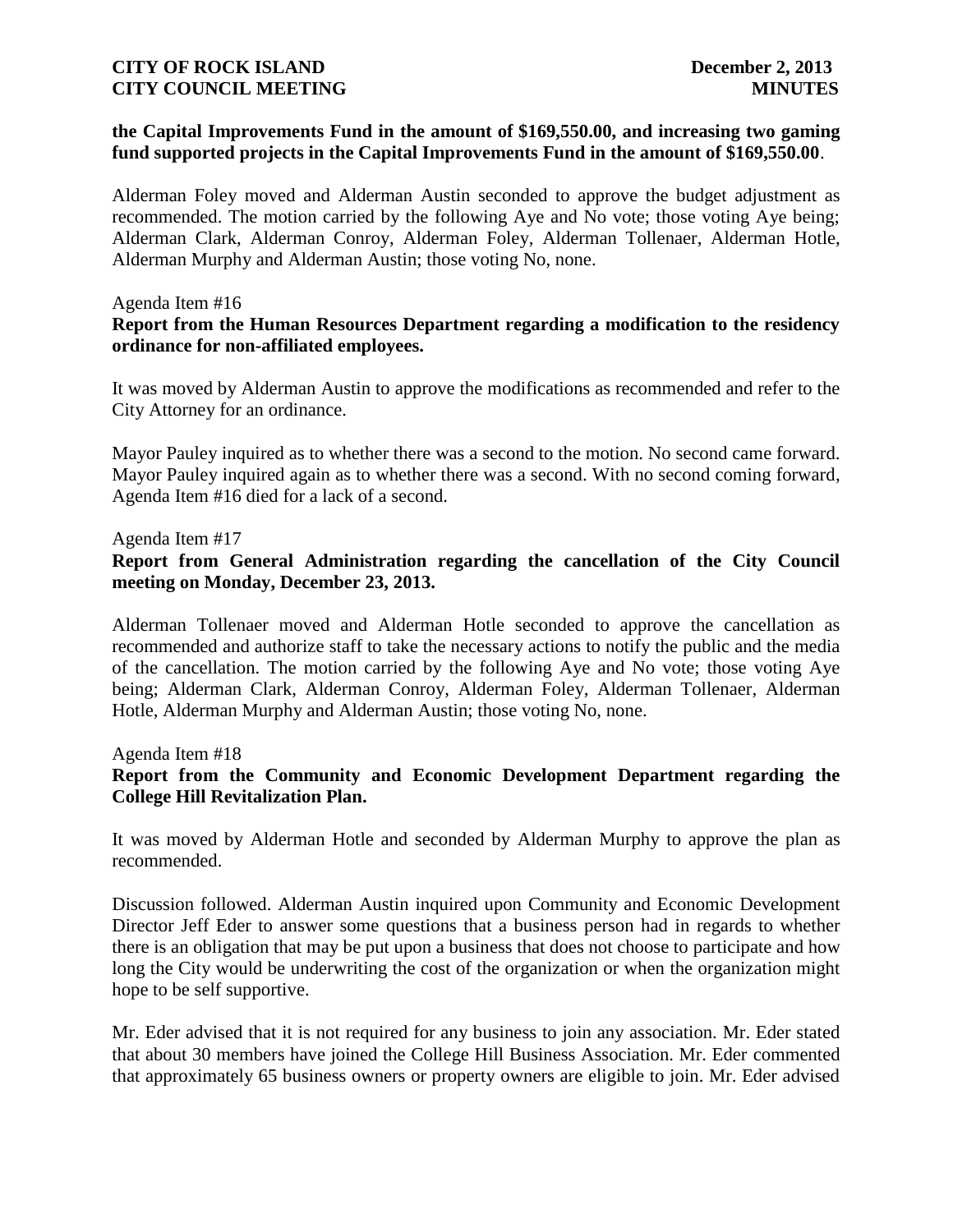that no additional tax or any other financial burden will be put on the property owners or businesses.

Alderman Austin inquired as to whether Mr. Eder would see next year's budget containing a line item to support the College Hill District Association as there is this year.

Mr. Eder stated that no additional funds are being proposed in regards to separate line items to support specific projects over and above the original allocation of \$25,000.00 that was set aside.

After discussion, the motion carried by the following Aye and No vote; those voting Aye being; Alderman Clark, Alderman Conroy, Alderman Foley, Alderman Tollenaer, Alderman Hotle, Alderman Murphy and Alderman Austin; those voting No, none.

#### Agenda Item #19

**Report from the Community and Economic Development Department regarding the Abandoned Residential Property Municipality Relief Program (APP) Grant, recommending submittal of the APP grant application and provide a letter of support if necessary for the projects as outlined in the report.**

It was moved by Alderman Hotle and seconded by Alderman Foley to approve submittal of the grant application as recommended and authorize the letter of support. The motion carried by the following Aye and No vote; those voting Aye being; Alderman Clark, Alderman Conroy, Alderman Foley, Alderman Tollenaer, Alderman Hotle, Alderman Murphy and Alderman Austin; those voting No, none.

#### Agenda Item #20

**Report from the Traffic Engineering Committee regarding a request from Mr. and Mrs. Ronald George Trich, Jr. to remove a handicapped parking space at 2830 5 ½ Avenue.** 

Alderman Austin moved and Alderman Foley seconded to approve the request as recommended and refer to the City Attorney for an ordinance. The motion carried by the following Aye and No vote; those voting Aye being; Alderman Clark, Alderman Conroy, Alderman Foley, Alderman Tollenaer, Alderman Hotle, Alderman Murphy and Alderman Austin; those voting No, none.

### **Agenda Items 21, 22, 23 and 24**

It was moved by Alderman Conroy to approve the requests as recommended and refer to the City Attorney for ordinances for Agenda Items 21, 22, 23 and 24, Alderman Foley seconded. The motion carried by the following Aye and No vote; those voting Aye being; Alderman Clark, Alderman Conroy, Alderman Foley, Alderman Tollenaer, Alderman Hotle, Alderman Murphy and Alderman Austin; those voting No, none.

#### Agenda Item #21

**Report from the Traffic Engineering Committee regarding a request from Chief Tom Phillis of the Office of Public Safety/Security at Augustana College to ban parking on both**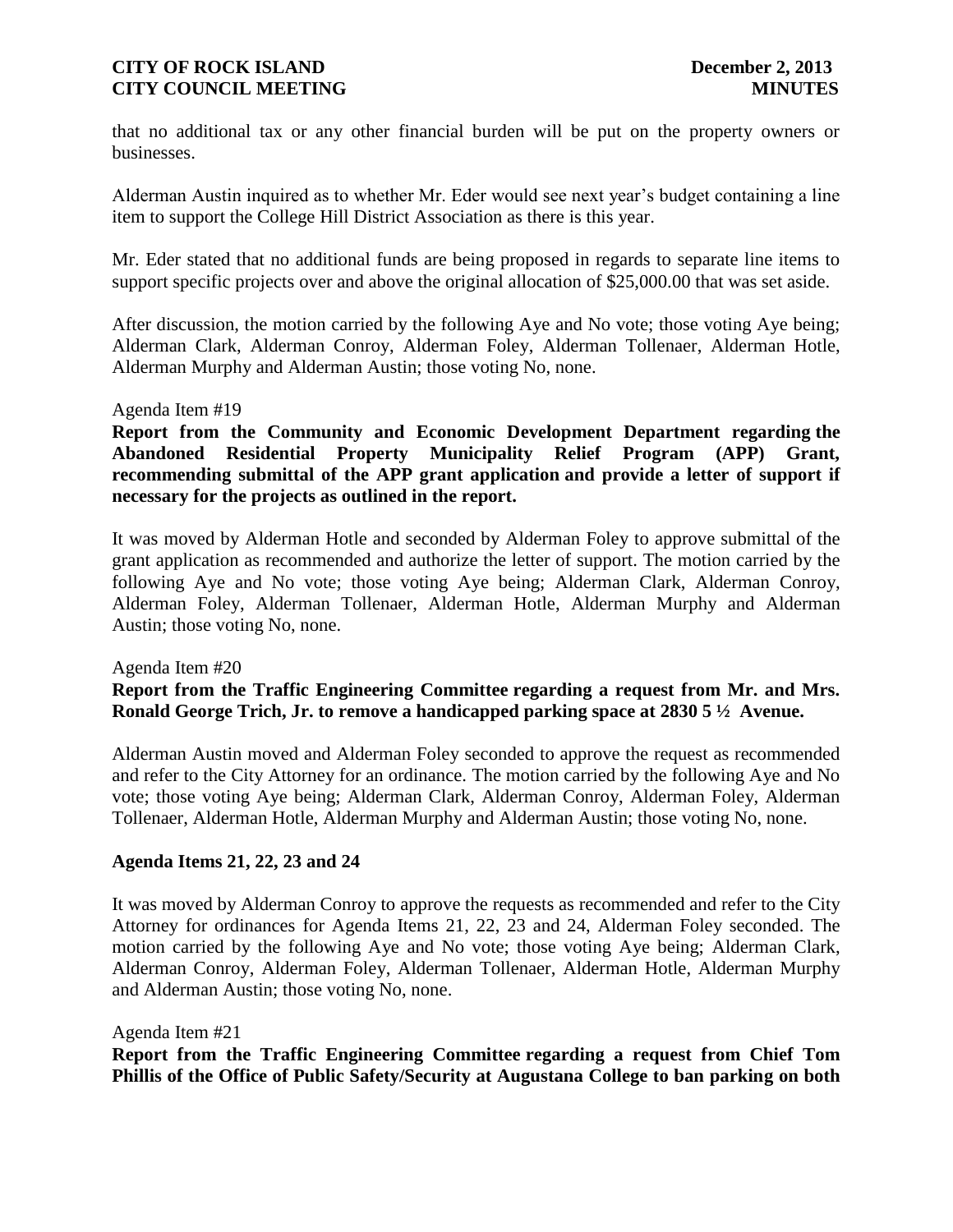**sides of 9th Avenue 34th to 35th Street, 9 ½ Avenue 34th to 35th Street and 35th Street 9th to 9 ½ Avenue.**

Agenda Item #22

**Report from the Traffic Engineering Committee regarding a request from Trixie Griffin to install a handicapped parking space at 529 23rd Street.**

#### Agenda Item #23

**Report from the Traffic Engineering Committee regarding a request from Mary McBride of 2960 12th Street #1 to install a handicapped parking space in front of her building.**

Agenda Item #24

**Report from the Traffic Engineering Committee regarding a request from Benjamin Crabb to remove a handicapped parking space at 3325 7 ½ Avenue.**

#### Agenda Item #25

**Report from the Mayor regarding appointments to the Fire Pension Board and Beautification Commission and a reappointment to the Rock Island County Metropolitan Mass Transit District.**

It was moved by Alderman Tollenaer and seconded by Alderman Foley to approve the appointments and reappointment as recommended. The motion carried by the following Aye and No vote; those voting Aye being; Alderman Clark, Alderman Conroy, Alderman Foley, Alderman Tollenaer, Alderman Hotle, Alderman Murphy and Alderman Austin; those voting No, none.

Ben McCready was appointed to the Fire Pension Board for a term expiring in April 2014. Mr. McCready will be replacing City Manager Thomas Thomas on this board and finishing his term.

David VanLandegen was appointed to the Beautification Commission for a four year term expiring in June 2017.

Berlinda Tyler-Jamison was reappointed to the Rock Island County Metropolitan Mass Transit District to a four year term expiring in November 2017.

Agenda Item #26 **Other Business.**

No one signed up to address Council to speak on a topic.

Alderman Murphy reminded everyone to Shop Rock Island. Alderman Murphy stated that this past Saturday was Small Business Saturday. Alderman Murphy thanked everyone that stopped by small businesses on Saturday. Alderman Murphy advised that if people are looking for a Christmas gift for that person that has everything then stop buy Circa 21 and buy them a gift certificate. Alderman Murphy advised that Circa 21 has some great events coming up over the next couple of months. Alderman Murphy encouraged everyone to shop local.